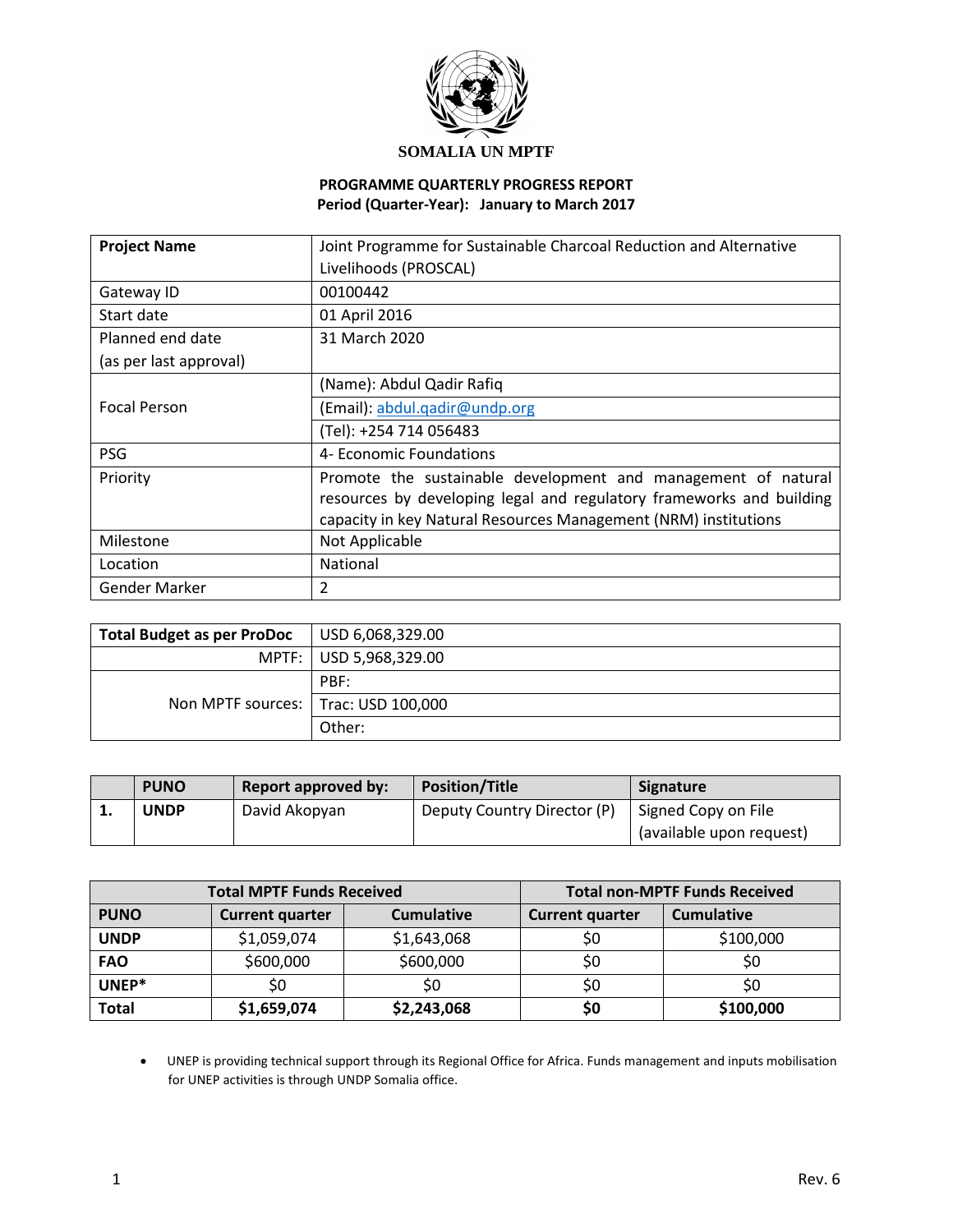

|              | JP Expenditure of MPTF Funds <sup>1</sup>   | JP Expenditure of non-MPTF Funds |                        |                   |
|--------------|---------------------------------------------|----------------------------------|------------------------|-------------------|
| <b>PUNO</b>  | <b>Cumulative</b><br><b>Current quarter</b> |                                  | <b>Current quarter</b> | <b>Cumulative</b> |
| <b>UNDP</b>  | \$8,618                                     | \$258,113                        | \$2,466                | \$38,463          |
| <b>FAO</b>   | S0                                          | S0                               | S0                     | S0                |
| <b>Total</b> | \$8,618                                     | \$258,113                        | \$2,466                | \$38,463          |

#### **QUARTER HIGHLIGHTS**

- 1. Transition from Programme Initiation Phase to full Programme Implementation Phase
- 2. Signature of revised Programme Document by the UN and Government on 16 March 2017
- 3. Signing of Grant Agreement of EUR 3.5 million with the European Union Delegation Office

### **SITUATION UPDATE**

Unsustainable production of charcoal to meet the national and regional demands remains a major threat to environmental sustainability as well as security in Somalia. The programme envisages to address both the demand and supply side of the charcoal value chain by promoting regional cooperation to check illegal exports of charcoal, taking to scale alternative sources of energy across main cities and towns in Somalia and helping the vulnerable groups (women and youth) directly linked to charcoal value chain to adopt alternative sources of livelihoods.

During the reporting period, additional funds of USD 3,715,499 were committed to the Programme by the European Union Delegation Office for Somalia. The total funding available for the Programme with the contributions from the EU stands at USD 6,068,329. Parallel financing is also expected from the African Development Bank (AfDB) to promote alternative sources of energy and technology diffusion to support the transition from charcoal to other energy sources in main urban centers. These funds will be committed under the Infrastructure Development Fund managed by the bank.

The Programme Document was revised to scope out activities with available funding. The revised document is also a transition from the Programme Initiation Phase to full Programme Implementation Phase. Activities under the Programme Initiation Phase are absorbed in the revised document.

#### **QUARTERLY PROGRESS REPORT RESULTS MATRIX**

#### **OUTCOME STATEMENT**

Somali economy revitalized and expanded with a focus on livelihood enhancement, employment generation, and broad-based inclusive growth

#### **SUB-OUTCOME 1 STATEMENT**

Promote the sustainable development and management of natural resources by developing legal and regulatory frameworks and building capacity in key Natural Resources Management (NRM) institutions.

**Output 1.1**: **MOLFR supported to coordinate and implement inter-ministerial actions for Reducing Charcoal Production, Trade and Use**

 $\overline{a}$ 

<sup>1</sup> **Uncertified expenditures**. Certified annual expenditures can be found in the Annual Financial Report of MPTF Office [\(http://mptf.undp.org/factsheet/fund/4SO00](http://mptf.undp.org/factsheet/fund/4SO00) )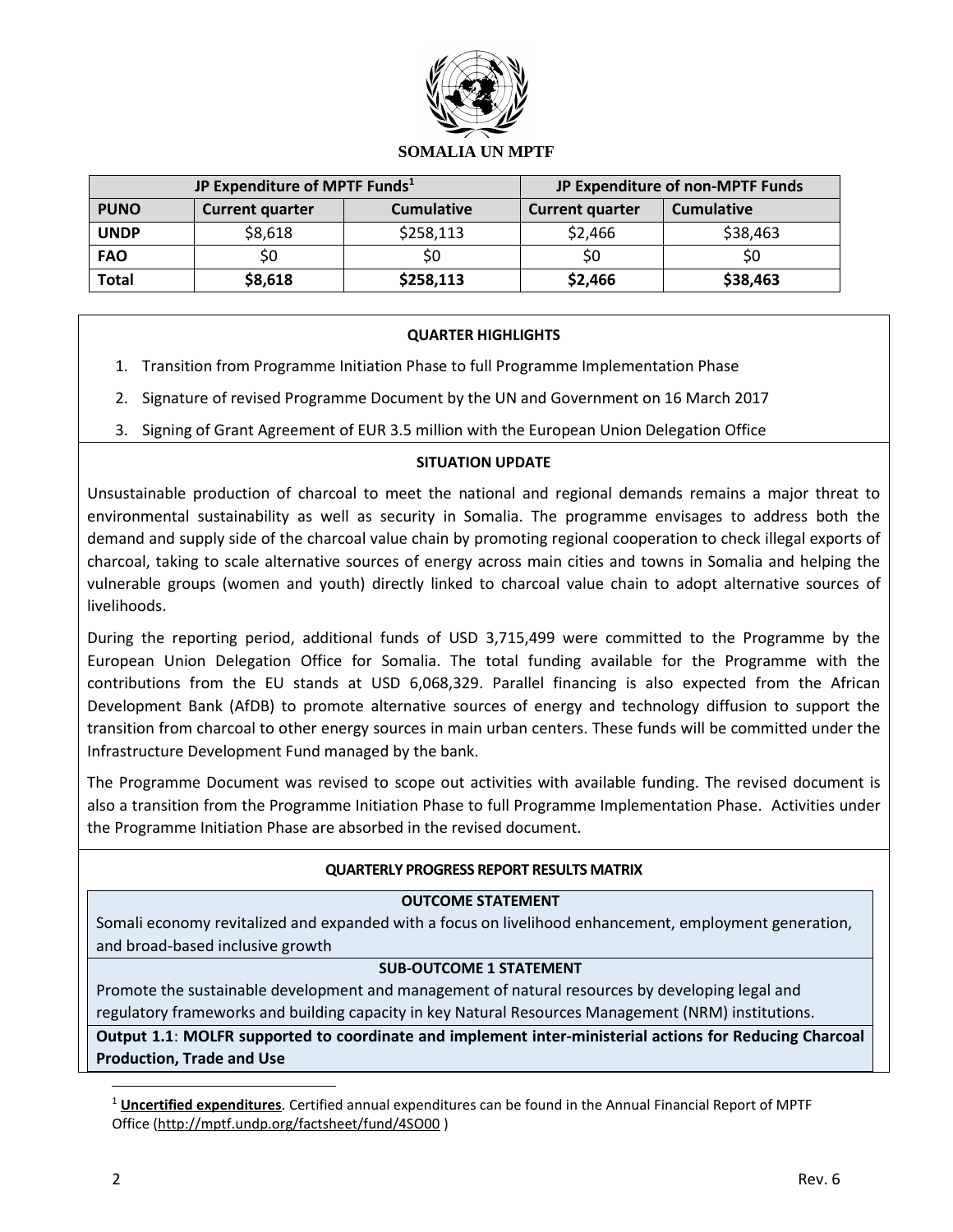

## **SOMALIA UN MPTF**

|                                                                                                   |                               | PROGRESS ON OUTPUT INDICATOR <sup>2</sup> |                                             |
|---------------------------------------------------------------------------------------------------|-------------------------------|-------------------------------------------|---------------------------------------------|
| <b>INDICATOR</b>                                                                                  | <b>TARGET</b>                 | <b>THIS QUARTER</b>                       | <b>CUMULATIVE 2017</b>                      |
| Office of the focal point for charcoal programme                                                  | Adequately                    | Yes<br>Charcoal<br>$\omega$               | Yes<br>$\overline{\phantom{m}}$<br>Charcoal |
| in the Ministry of Livestock, Forest and Range                                                    | resourced                     | Programme Advisor                         | Programme Advisor                           |
| (MOLFRD) strengthened                                                                             | unit                          | housed<br>in<br>the                       | housed<br>in<br>the                         |
|                                                                                                   | established                   | Ministry                                  | Ministry                                    |
|                                                                                                   | the<br>in                     |                                           |                                             |
|                                                                                                   | <b>MOLFR</b>                  |                                           |                                             |
| Number of briefings, workshops, coordination                                                      | $\overline{3}$<br>At<br>least | $\mathbf 0$                               | $\mathbf 0$                                 |
| meetings held by the MOLFRD                                                                       | briefing,                     |                                           |                                             |
|                                                                                                   | coordination                  |                                           |                                             |
|                                                                                                   | meetings or                   |                                           |                                             |
|                                                                                                   | workshops                     |                                           |                                             |
|                                                                                                   | held in six                   |                                           |                                             |
|                                                                                                   | months                        |                                           |                                             |
| First meeting of the International Charcoal Trade                                                 | At least two                  | $\overline{0}$                            | $\Omega$                                    |
| <b>Regulatory Committee</b>                                                                       | meetings of                   |                                           |                                             |
|                                                                                                   | <b>ICTRC</b> held             |                                           |                                             |
| UNDP ONLY: Staff contracts; procurement orders; workshop and meetings reports                     |                               |                                           |                                             |
| Output 1.2: Draft National and Regional Policy for Reducing Charcoal Production, Trade and Use*.  |                               |                                           |                                             |
| Draft National and Regional Policy Document                                                       | Draft policy                  | $\mathbf 0$                               | $\mathbf 0$                                 |
|                                                                                                   | document                      |                                           |                                             |
|                                                                                                   | available                     |                                           |                                             |
|                                                                                                   | the<br>with                   |                                           |                                             |
|                                                                                                   | federal                       |                                           |                                             |
|                                                                                                   | government                    |                                           |                                             |
| UNDP ONLY: sources of evidence (as per current QPR): Contract for international expert            |                               |                                           |                                             |
| Output 1.3: National and International Stakeholders Mobilised to Support the Programme Objectives |                               |                                           |                                             |
| International conference on Somalia Charcoal                                                      | 2 strategic                   | $\mathbf 0$                               | $\mathbf 0$                                 |
| <b>Reduction Programme held</b>                                                                   | alliances                     |                                           |                                             |
|                                                                                                   | formed to                     |                                           |                                             |
|                                                                                                   | support                       |                                           |                                             |
|                                                                                                   | Somalia in                    |                                           |                                             |
|                                                                                                   | addressing                    |                                           |                                             |
|                                                                                                   | the charcoal                  |                                           |                                             |
|                                                                                                   | issues                        |                                           |                                             |
| Awareness raising workshops held in main towns                                                    | 5 workshops                   | $\overline{0}$                            | $\mathbf{0}$                                |
| and cities of Somalia                                                                             | held in main                  |                                           |                                             |
|                                                                                                   | cities/towns                  |                                           |                                             |
| Programme Brochure, website and anti-charcoal                                                     | Print and                     | No                                        | <b>No</b>                                   |

 2 Fill in only the numbers or yes/no; no explanations to be given here.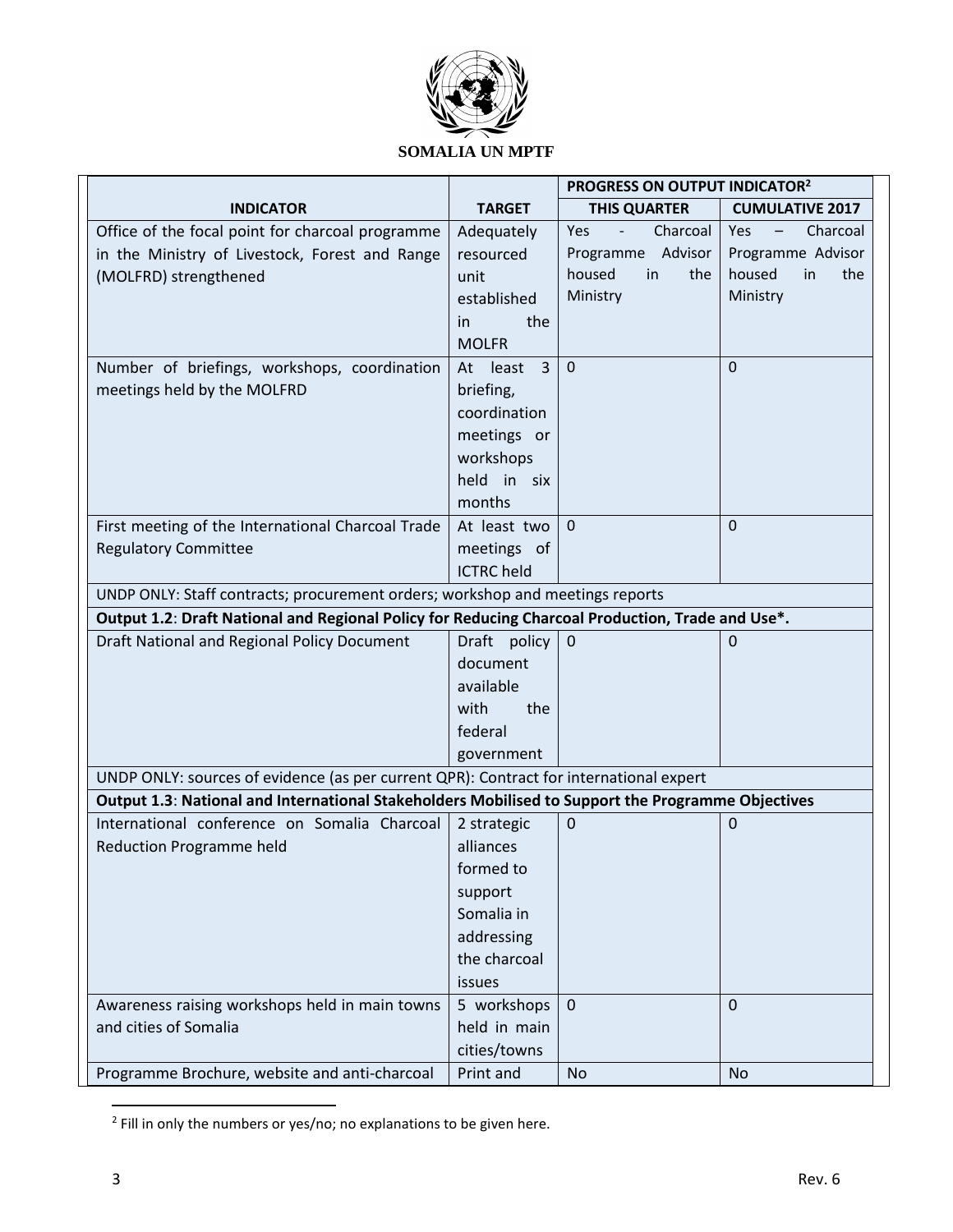

### **SOMALIA UN MPTF**

| campaign started                                                                                       | electronic                    |                |                |  |  |  |  |
|--------------------------------------------------------------------------------------------------------|-------------------------------|----------------|----------------|--|--|--|--|
|                                                                                                        | media                         |                |                |  |  |  |  |
|                                                                                                        | engaged for                   |                |                |  |  |  |  |
|                                                                                                        | mass                          |                |                |  |  |  |  |
|                                                                                                        | awareness                     |                |                |  |  |  |  |
| Funds mobilised from potential donors and                                                              | <b>Donors</b>                 | Yes            | <b>Yes</b>     |  |  |  |  |
| development partners for the full-scale joint                                                          | support                       |                |                |  |  |  |  |
| programme                                                                                              | confirmed to                  |                |                |  |  |  |  |
|                                                                                                        | meet the                      |                |                |  |  |  |  |
|                                                                                                        | total                         |                |                |  |  |  |  |
|                                                                                                        | Programme                     |                |                |  |  |  |  |
|                                                                                                        | budget                        |                |                |  |  |  |  |
| UNDP ONLY: workshop report, Request for Proposal for Event Management Company; letters and agreements  |                               |                |                |  |  |  |  |
| from donors; Meeting notes between MOLFR and PUNOs; Programme Steering Committee meeting minutes       |                               |                |                |  |  |  |  |
| <b>Output 1.4: Programme Management</b>                                                                |                               |                |                |  |  |  |  |
| Programme Management Staff recruited before                                                            | Programme                     | Yes (On-going) | Yes (On-going) |  |  |  |  |
| the end of programme initiation phase                                                                  | management                    |                |                |  |  |  |  |
|                                                                                                        |                               |                |                |  |  |  |  |
|                                                                                                        | staff on-                     |                |                |  |  |  |  |
|                                                                                                        | board                         |                |                |  |  |  |  |
| Complete detailed work plan for the full-scale                                                         | Work plan                     | Yes            | Yes            |  |  |  |  |
|                                                                                                        |                               |                |                |  |  |  |  |
| programme                                                                                              | aligned with<br>the available |                |                |  |  |  |  |
|                                                                                                        | budget                        |                |                |  |  |  |  |
| UNDP ONLY: sources of evidence (as per current QPR): TORs for Programme Coordinator; Revised programme |                               |                |                |  |  |  |  |
| document with additional funds                                                                         |                               |                |                |  |  |  |  |
| UNDP ONLY: sources of evidence (as per current QPR)                                                    |                               |                |                |  |  |  |  |

#### **NARRATIVE**

The programme activities could not be implemented due to the political transition of the Federal Government of Somalia. The planned activities required heavy engagement of government counterparts at the highest level. These officials were intensely involved in the electoral process and were not available. On part of UN participating agencies, project proposal for funding from EU Delegation Office for Somalia was finalized and contribution agreement of EUR 3.5 million was signed during the reporting period.

#### **Other Key Achievements:**

- Approval of revised Programme Document by participating UN agencies and Federal Government.
- Transfer of funds from MPTF Secretariat to participating UN agencies

#### **Challenges (incl: Delays or Deviations) and Lessons Learnt:**

The electoral process delayed strategic activities that were planned as part of initiation phase. The new Minister of Livestock, Forest and Range assumed office in March 2017. He will be briefed on the programme and role of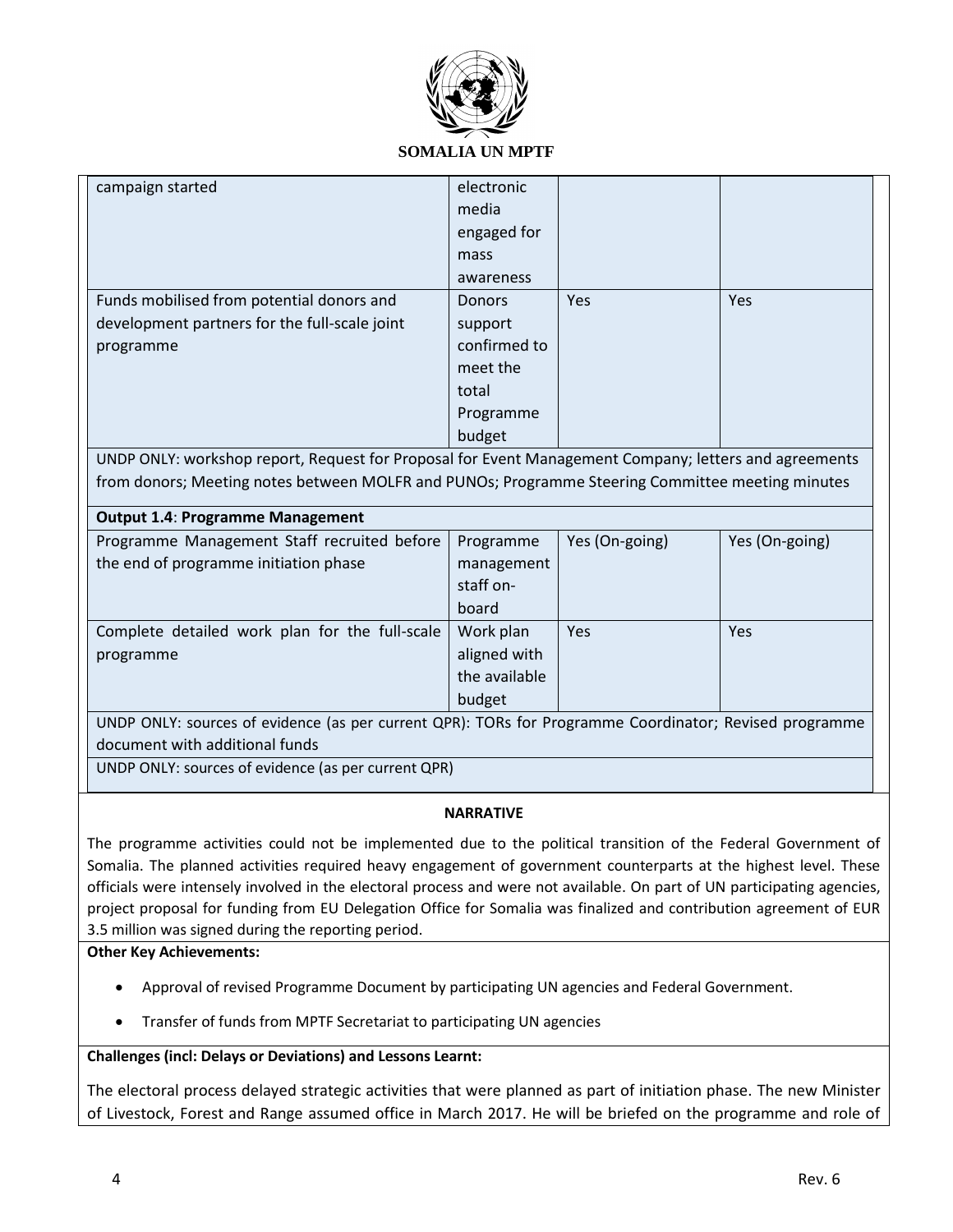

government in implementation of the programme activities during second quarter. An inception workshop will be held after initial meeting with the Minister to finalise 2017 work plan within the scope of available funding.

**Peacebuilding impact:** Not Applicable

**Catalytic effects:** Not Applicable

#### **Gender**

The revised programme document highlights gender specific issues influenced due to charcoal production, trade and marketing. These would be addressed in the full-scale programme while promoting alternative energy and livelihoods.

| Proportion of gender                                                                                | <b>Total no. of Joint Programme Outputs</b>                                                                                               |                                            | <b>Total no. of gender specific Outputs</b> |  |  |  |  |
|-----------------------------------------------------------------------------------------------------|-------------------------------------------------------------------------------------------------------------------------------------------|--------------------------------------------|---------------------------------------------|--|--|--|--|
| specific outputs in Joint                                                                           | 17<br>3                                                                                                                                   |                                            |                                             |  |  |  |  |
| Programme $3$                                                                                       |                                                                                                                                           |                                            |                                             |  |  |  |  |
| Proportion of Joint                                                                                 | <b>Total no. of Staff</b>                                                                                                                 | Total no. of staff with responsibility for |                                             |  |  |  |  |
| Programme staff with                                                                                |                                                                                                                                           | gender issues                              |                                             |  |  |  |  |
| responsibility for gender                                                                           | Pending finalization of recruitment                                                                                                       |                                            | Pending finalization of recruitment process |  |  |  |  |
| issues <sup>4</sup>                                                                                 | process                                                                                                                                   |                                            |                                             |  |  |  |  |
|                                                                                                     | Human Rights: To be reporting in subsequent quarters after the initiation of on-ground activities                                         |                                            |                                             |  |  |  |  |
|                                                                                                     | Has the Joint Programme included a protection risk assessment in its context analysis,                                                    |                                            | <b>Result (Yes/No)</b>                      |  |  |  |  |
|                                                                                                     |                                                                                                                                           |                                            |                                             |  |  |  |  |
|                                                                                                     | including on gender issues, and taken measures to mitigate these risks to ensure they are<br>Yes<br>not exacerbated or new risks created? |                                            |                                             |  |  |  |  |
| Result (No.)<br>No. of Joint Programme outputs specifically designed to address specific protection |                                                                                                                                           |                                            |                                             |  |  |  |  |
| concerns.                                                                                           |                                                                                                                                           |                                            |                                             |  |  |  |  |
| 10                                                                                                  |                                                                                                                                           |                                            |                                             |  |  |  |  |
|                                                                                                     | Result (No.)<br>No. of Joint Programme outputs designed to build capacity of duty bearers to fulfil their                                 |                                            |                                             |  |  |  |  |
| human rights obligations towards rights holders.                                                    |                                                                                                                                           |                                            | 0                                           |  |  |  |  |
|                                                                                                     |                                                                                                                                           |                                            |                                             |  |  |  |  |
| <b>Communications &amp; Visibility</b> $-$ Nothing to report for the quarter                        |                                                                                                                                           |                                            |                                             |  |  |  |  |
| Looking ahead:                                                                                      |                                                                                                                                           |                                            |                                             |  |  |  |  |
| Presentation of the Programme to the new officials of federal government.                           |                                                                                                                                           |                                            |                                             |  |  |  |  |
| Inception workshop with key stakeholders and programme steering committee                           |                                                                                                                                           |                                            |                                             |  |  |  |  |

Awareness raising and Programme Launch event to be held Mogadishu.

 $\overline{\phantom{a}}$ 

<sup>&</sup>lt;sup>3</sup> Gender Specific Outputs are those that are specifically designed to directly and explicitly contribute to the promotion of Gender Equality and Women's Empowerment.

<sup>&</sup>lt;sup>4</sup> Staff members are those contracted to undertaken work for the Joint Programme including full time staff, consultants, advisors, interns, etc. Staff members with responsibility for gender issues are those who have gender related activities included in their Terms of Reference.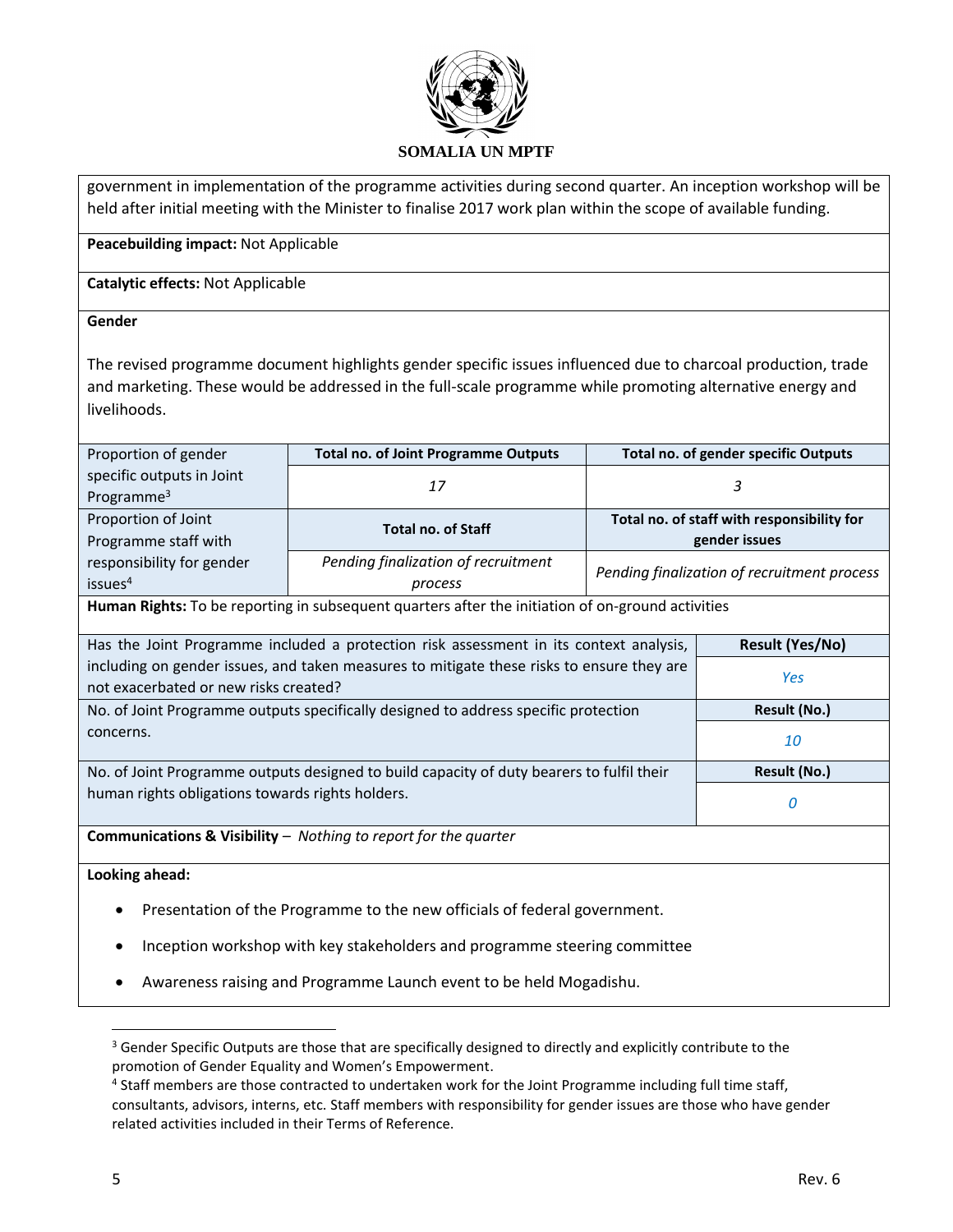

- Preparatory work on activities for all three components of the programme by PUNOs.
- Preparations for the international conference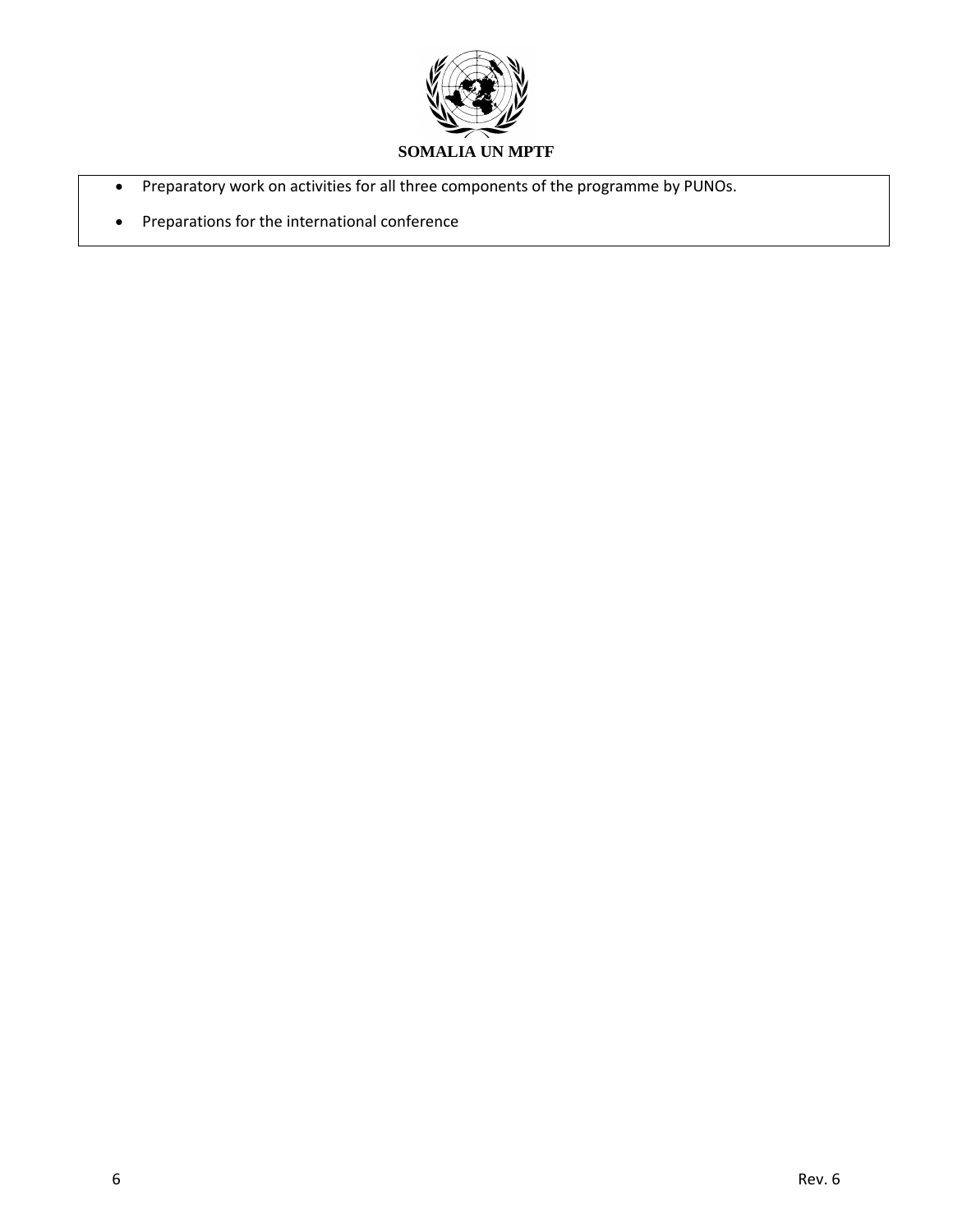

## **ANNEX 1. RISK MANAGEMENT**

| Type of Risk <sup>5</sup>                             | <b>Description of Risk</b>                                                                                                       | <b>Mitigating Measures</b>                                                                                                                                                                                                                                                                                                                                                                                                                                                                                                                                                                                                                                                                                                                                                   |
|-------------------------------------------------------|----------------------------------------------------------------------------------------------------------------------------------|------------------------------------------------------------------------------------------------------------------------------------------------------------------------------------------------------------------------------------------------------------------------------------------------------------------------------------------------------------------------------------------------------------------------------------------------------------------------------------------------------------------------------------------------------------------------------------------------------------------------------------------------------------------------------------------------------------------------------------------------------------------------------|
| Financial                                             | Lack of funding from the donors may<br>cause substantial risk of not achieving the<br>objectives of full joint programme.        | Senior leadership of UN System (SRSG, DSRSG) and Federal Government to be<br>involved in raising funding to implement the programme. The currently available<br>funding is USD 2.3 million, i.e. only 10% of the full programme budget of USD 23.6<br>million.                                                                                                                                                                                                                                                                                                                                                                                                                                                                                                               |
| Political (new)                                       | Changes in the Federal Government as<br>part of Electoral Process resulting in delays<br>in holding the International Conference | Situation to be assessed and revised plan to be prepared for holding the International<br>Conference with the agreement of new political setup and PUNOs                                                                                                                                                                                                                                                                                                                                                                                                                                                                                                                                                                                                                     |
| Social and<br>Environmental<br><b>Screening Risks</b> | Duty-bearers do not have the capacity to<br>meet their obligations in the Project                                                | The programme is developing government capacity to formulate laws to curb<br>charcoal trade, sensitize the custom, and law enforcement authorities about the issue<br>and provide operational funds for the purpose. Further, the programme may<br>recommend Government to call the support of Security Council to enforce illegal<br>trade, if it does not stop.                                                                                                                                                                                                                                                                                                                                                                                                            |
|                                                       | The Project involve harvesting of natural<br>forests, plantation development, or<br>reforestation                                | The project is embedding design to address the existing gap on environmental un-<br>sustainability and promote the use of other source of energy other than charcoal i.e.<br>solar, wind and biogas. For longer term sustainability capacity building on<br>environmental protection and conservation will be enhanced at national and<br>community level. Also it's the aim of the project to support the charcoal traders with<br>alternative source of livelihoods and empower them as well to remain in the very<br>business for a longer time through provision of small business grants. The Project has<br>also reforestation and plantation activities in the charcoal depleted forest to<br>regenerate grazing land fertility and minimize further land degradation |
|                                                       | Project would have adverse impacts on<br>gender equality and/or the situation of<br>women and girls                              | Women are the primary retailers of Charcoal and are likely to suffer impact in income<br>as a result of Charcoal production. Understanding this need, project is prioritizing<br>initiatives and opportunities for women, including access to start-up funds for<br>alternative resources, engagement with women and CSOs to ensure women's needs<br>and rights are met with.                                                                                                                                                                                                                                                                                                                                                                                                |

<sup>&</sup>lt;sup>5</sup> Environmental; Financial; Operational; Organizational; Political; Regulatory; Security; Strategic; Other.

 $\overline{a}$